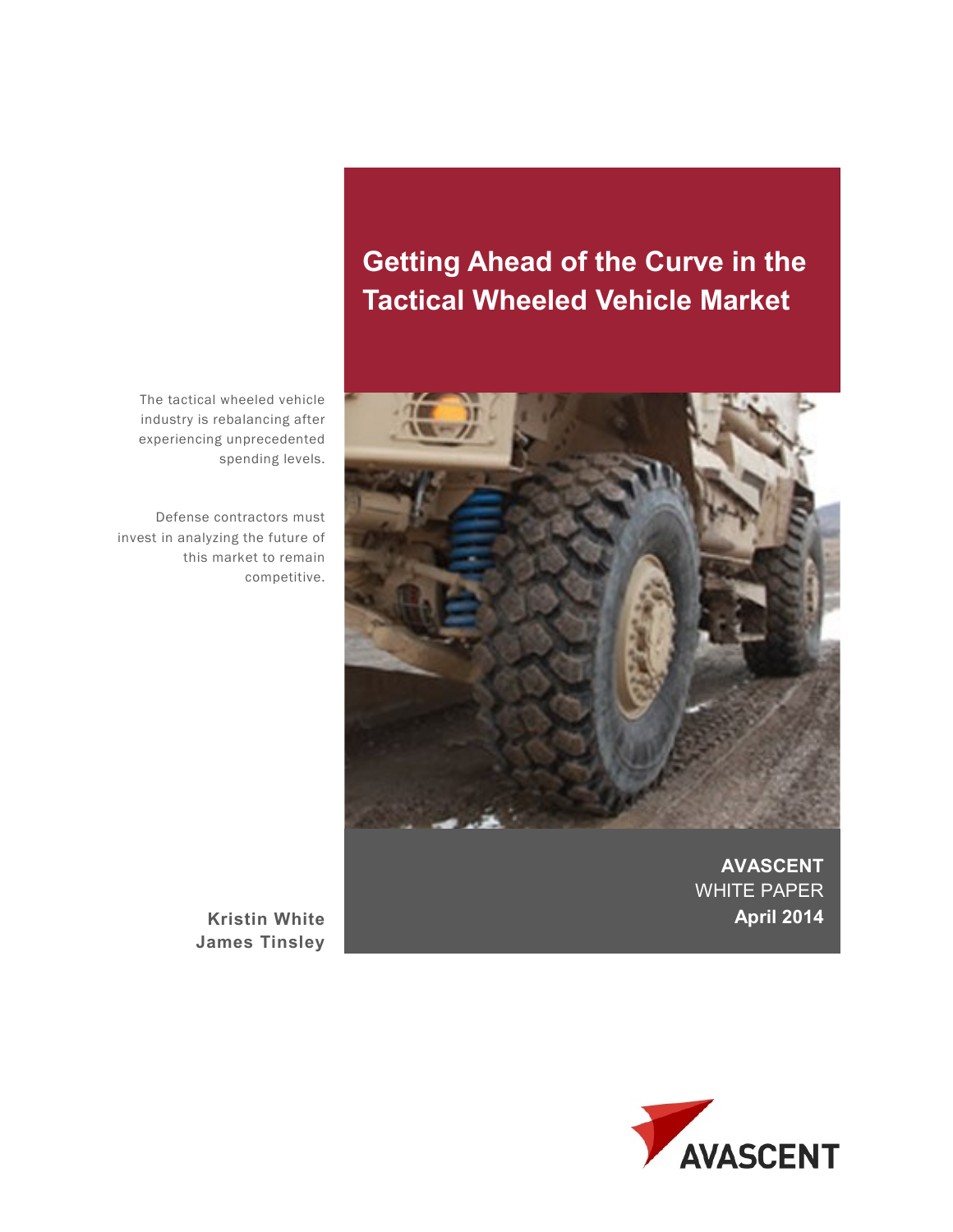

During more than a decade of counterinsurgency operations in Iraq and Afghanistan, America's military has shaken off its Cold War legacy and evolved into a force whose mainstay ground vehicles are very different than the battle tanks designed to hold back Soviet units in the Fulda Gap.

The next ten years promise to be just as transformative for today's forces and the companies that support them. Not all the factors and variables that will influence the industry landscape are currently evident. But the winning firms of 2025 will be those who are willing to work now to understand what it will take to lead this market segment in the 21st Century.

### **Turmoil and Transition**

It is a time of transition in the defense industry and the ground vehicles market is no exception. MRAPs rushed to Iraq and Afghanistan are being cast off and scrapped by the thousands while the Army presses ahead with the Joint Light Tactical Vehicle in the hopes that it will be suited to future operations anywhere in the world.

The country's strategic focus is also shifting as American policymakers wrestle with how to respond to China's remarkable economic, and now military, rise. More urgently, the recent Russian incursion into the Crimea showed how quickly the issues can shift as U.S. policymakers try to make falling defense budgets fit a fast-changing world. While no one foresees a resurgent Cold War with heavy

**MRAPs...are being cast off and scrapped by the thousands while the Army presses ahead with the Joint Light Tactical Vehicle....** 

conventional forces poised for battle, land forces continue to seek the right balance of capabilities.

Secretary of Defense Chuck Hagel has warned that if the Pentagon does not receive funding above current discretionary spending caps, then he expects that more cuts to force structure and investment programs will be forthcoming. The White House recently requested a Defense Department base budget of \$495.6 billion for fiscal 2015, a figure supporting naval and aviation systems procurement programs deemed most relevant to the Pacific theater. Meanwhile, ground systems have not fared as well, with procurement in the fiscal 2015 request slipping 3.2% from 2014 spending levels. Perhaps more impactful over the long term is the nearly 12% decline in fiscal 2015 ground vehicles' research and development budgets.

In light of these numbers, it may seem most sensible to focus on perfecting a proposal for one of the few big contracts still up for competition, in what are often winner-takesall stakes. Those wins are indeed crucial, just as a losing bid can pose an existential threat to a company's future.

Even for the company that scores a momentous win, this is not a time to be short sighted. In today's defense market, making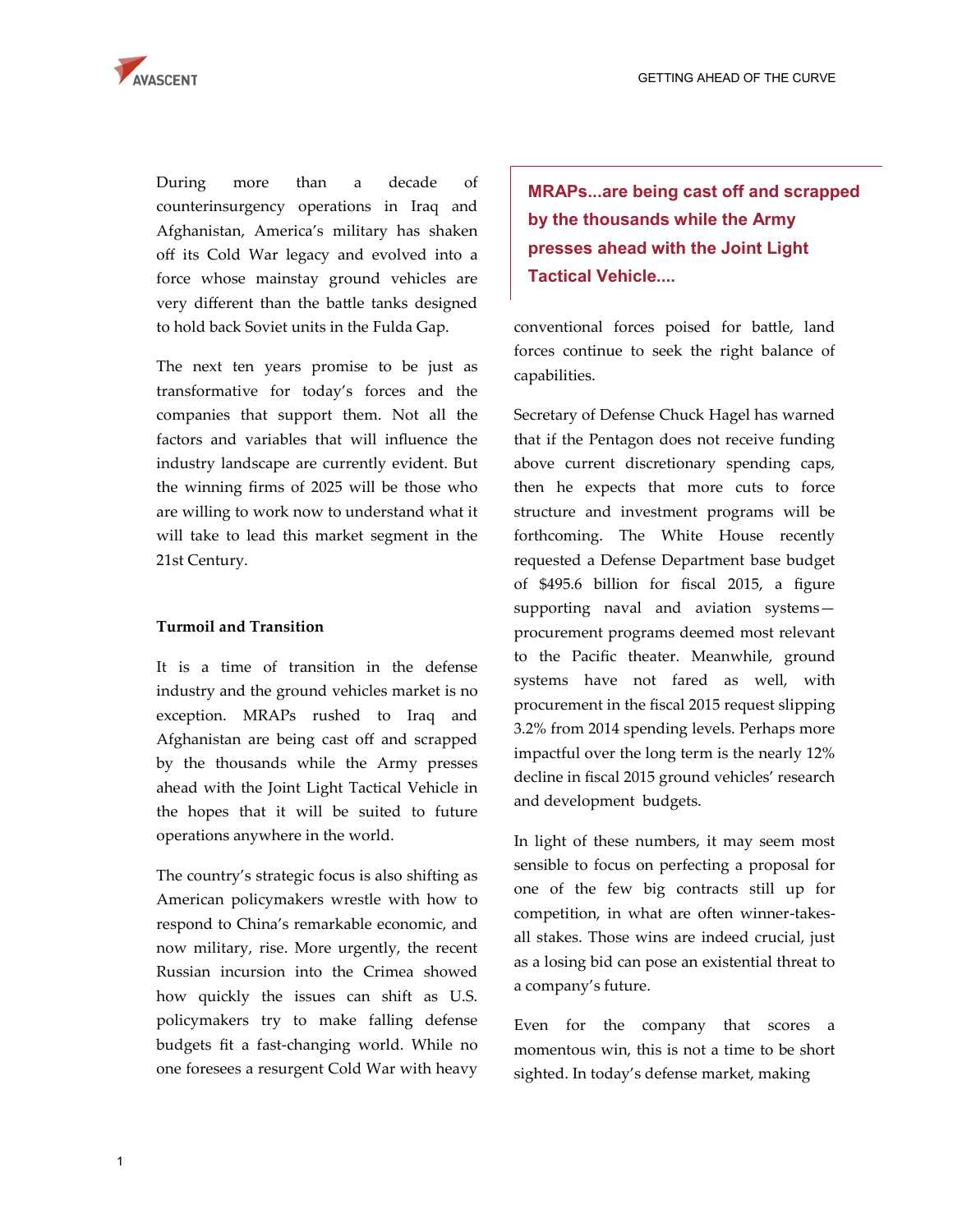



## **Tactical Wheeled Vehicle Procurement**

the most out of a program win means thinking about how such success can be leveraged to bolster a company's long-term prospects. That insight comes from investing resources in strategic planning, so that corporate leaders can look beyond this era of transition and map out a course for a more prosperous future than the one faced today.

The choices within the current climate for the defense industry can be stark. Exit the market. Buy a competitor. Bide time and chase adjacent business opportunities. Those firms that remain may focus their energy on winning one of the few remaining opportunities, but that is essentially a shortterm step.

#### **Over the Horizon**

The question that needs to be actively addressed everywhere from executive suites to individual business units is easy to ask but difficult to answer: *What are the traits of a winning firm in 2025?* To answer this question, business leaders need to get a better understanding of new ways to think about future business dynamics.

There are four areas in particular worth focusing on: market context, global marketability, scalable manufacturing and lifecycle-cost design.

Successful firms in the 2020s will be those that are willing to explore adaptable and dynamic fleet management models that reflect a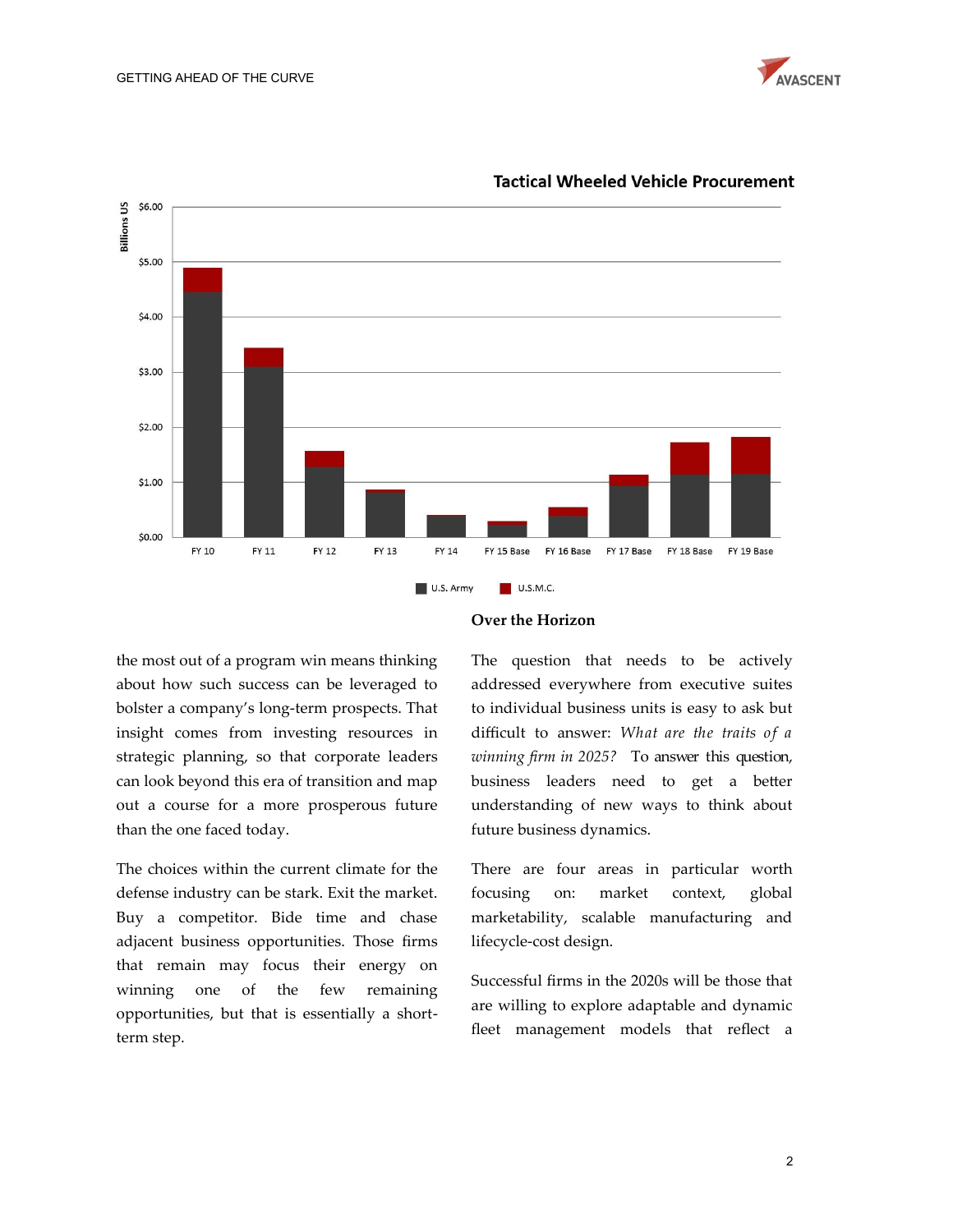

different market context than today's environment. This may include integrated vehicle leasing, customer-focused performance and maintenance diagnostics, managed fleets of commercial vehicles performing tasks far from battlefields, and a wider spectrum of outsourced services. Improving the competitiveness of U.S. vehicle manufacturers is a noble goal, but figuring out what measures will improve global marketability is the greater challenge. Some companies might work to first introduce international variants of a vehicle. Since tactical wheeled vehicle price points are much lower globally than in the U.S., starting with a low-cost vehicle may broaden the addressable market. This, of course, would require companies to invest in internal research and development rather than waiting for government funded R&D. Likewise, it may be that international sales could be secured because the firm is able to leverage networking and C4I technology investments owing to loosened export regulations. It might even be that investing in manufacturing in a customer's country is a worthwhile, and sustainable investment.

# **...intellectual property...might portend a major shift if government is to accept that it will not own design and technical data unless it is willing to pay for it.**

The elements of manufacturing such a vehicle will evolve, with dynamics shifting to increase the viability of certain U.S. vehicle manufacturers over others. Familiar aspects such as using more commercial components, production techniques and best practices may be present alongside revolutionary rapid prototyping and additive manufacturing.

### **Implications for industry**

The basic corporate structure of a competitor of the future is also an open question. Depending on biases, the current market can be read as one that requires a pure-play military vehicle business, or one that is ripe for entry by a diversified automotive giant. The role of commercial entities could force a reexamination of generation and management of intellectual property, something that might portend a major shift if government is to accept that it will not own design and technical data unless it is willing to pay for it. Ultimately, how the industry grapples with this progression will come down to the business case that can be made for any single or large-scale transformation.

### **Looking further ahead**

Some of the biggest changes in defense markets during the coming decade will be unpredictable or out of the hands of any given chief executive or chairman. What is certain is that change is coming, and it will move faster than most companies expect. It is up to industry leadership today to take this on as an immediate challenge. Those who begin to explore how their firm can thrive in 2025 will be better prepared to stay ahead of the curve in the tactical wheeled vehicles market.